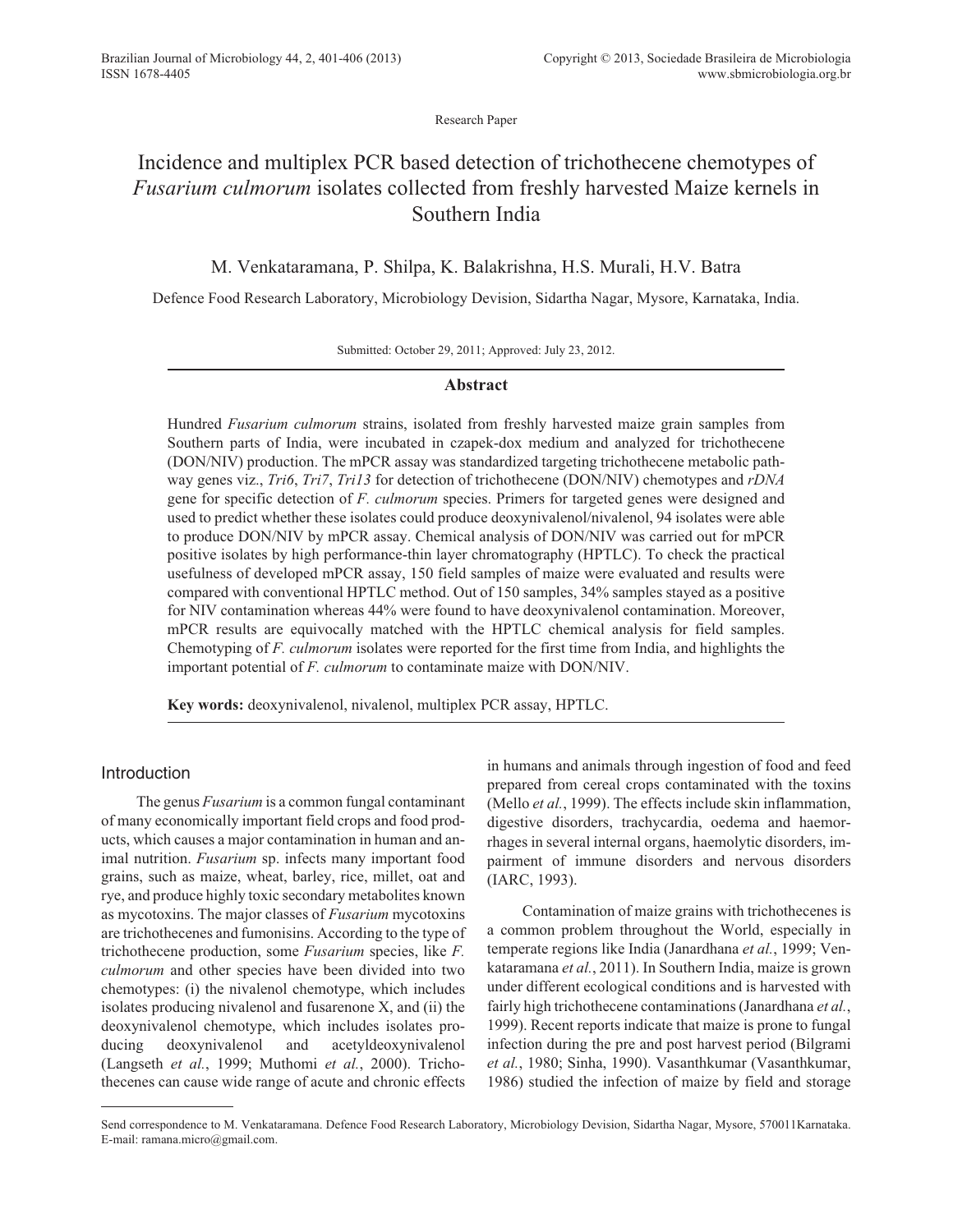moulds during pre and post harvest practices in relation to seed-borne fungal diseases of maize. Thimmappaiah *et al.* (1987) reported the natural occurrence of *Fusarium* toxins such as T-2 toxin, deacetoxyscirpenol and zearalenone in peanut, sorghum and maize from Mysore districts of Southern India. Pre-harvest succession of fungi in ripening maize grains has been reported by Banerjee *et al.* (Beyer *et al.*, 2005).

The usual methods for chemotyping of *Fusarium* isolates are high performance liquid chromatography (HPLC) or gas chromatography/ mass spectroscopy (GS/MS) analysis of extracts from substrates such as maize artificially inoculated with *Fusarium* (Sugiura *et al.*, 1990; Muthomi *et al.*, 2000). These methods are commonly applied due to their high sensitivity and specificity. However, these methods are rather labour-intensive and require sophisticated instrumentation and skilled operators. Recent studies are focusing genotypic identification of toxigenic fungi through molecular methods. DNA based methods that rely on the amplification of the genes involved in the biosynthesis of trichothecenes also are available. Specific PCR primers have been developed to the specific genes (*Tri5, Tri6, Tri7* and *Tri13*) which are involved in trichothecene metabolism (Venkataramana *et al.*, 2011; Lee *et al.*, 2001). Some of the genes have been sequenced and found to be functional in NIV-producing isolates and nonfunctional in DON-producing isolates (Lee *et al.*, 2002, 2001; Chandler *et al.*, 2003).

The distribution of each chemotype/genotype varies by geographic region. Thus, strains of *F. culmorum* with DON and NIV chemotype/ genotype are known from several countries, including UK (Jennings *et al.*, 2004), Germany (Muthomi *et al.*, 2000), the Netherlands and Norway (Langseth *et al.*, 1999), Italy (Gang *et al.*, 1998), France (Bakan *et al.*, 2001), USA (Mirocha *et al.*, 1994), Canada (Abramson *et al.*, 2001). However in India, we are first time reporting incidence of trichothecene chemotypes of *F. culmorum* on maize kernels by multiplex PCR method.

In the present study a novel mPCR method was developed for detection of trichothecene chemotypes of *F. culmorum*. Developed method was successfully evaluated in terms of sensitivity, specificity and reliability on to artificially contaminated samples as well as contaminated field samples of maize.

## Materials and Methods

#### Sampling area

A total of 150 freshly harvested maize kernel samples were randomly collected from Karnataka and Andhra Pradesh, two districts from each state viz., Kusalnagara and Mysore districts of Karnataka; Srikakulam and Vizianagaram districts of Andhra Pradesh, India. Collected samples were stored at 4 °C for further analysis of mycoflora and toxin detection.

Isolation and identification of moulds from infected maize grains

#### Isolation of mycoflora

*F. culmorum* and other fungal genera were isolated from the infected maize grains using Potato Dextrose Agar (PDA) media. The morphological identification of *Fusarium* species were followed by the previous reports of Nelson *et al.* (1983). The pure cultures of *Fusarium* was maintained on SNA plates and stored at 4 °C for analysis of toxins.

## DNA extraction

DNA was extracted from pure cultures of *Fusarium* sp., using commercially available DNA extraction kits (QUIAZEN, Gambh).

#### Isolation of DNA from contaminated food grains

Twenty grams of contaminated food sample was ground in coffee grinder for 90 s and then 0.2 g ground grain was mixed in 1 mL lysis buffer (100 mM *Tris-*HCl, 50 mM EDTA, 150 mM NaCl and 1% SDS) and homogenized by gentle mixing and kept it for water bath at 60 °C for 10 min. Samples were centrifuged at 12000 x g for  $5$  min and  $500 \mu L$  of supernatant was mixed with  $150 \mu L$  of 5 M potassium acetate and incubated on ice for 10 min. After centrifugation a 400 µL of supernatant was mixed with 300 µL of ice cold isopropanol to precipitate the DNA, the resulting pellet was washed with 70% ethanol, dried under air and dissolved in 50  $\mu$ L of *Tris*-EDTA (pH 8.0).

#### Development of primers and PCR analysis

#### Designing of primers

DNA sequences were analysed and aligned by Clustal method. Primers were designed using the aligned gene bank database sequences viz., *Tri6, Tri7, Tri13* and *rDNA* genes for the specific detection of nivalenol and deoxynivalenol producing *F. culmorum*. Total of four primer pairs were designed using Gene runner software (http://www.generunner.com). Primer sequences are listed in Table 1. Before standardizing mPCR protocol, all designed primers were evaluated on to array of fungal species to check the specificity and sensitivity.

#### Multiplex PCR assay

Multiplex PCR was carried out for DON and NIV producing *F. culmorum* in an Eppendorf master cycler gradient (Hamburg, Germany) with a reaction volume of 30 µL. The amplification mixture consisted of template  $DNA (1.0 µL), MgCl<sub>2</sub> (2.0 mM), 1X PCR buffer (Sigma),$ dNTP mix (200 µM, MBI, Fermentas), Taq polymerase (1 unit, Sigma) and primer pairs specific to the targeted genes *Tri6, Tri7,Tri13* and *rDNA* were added at a concentration of 100 nM, 150 nM, 200 nM and 50 nM, respectively. The PCR cycling conditions were carried out with an initial de-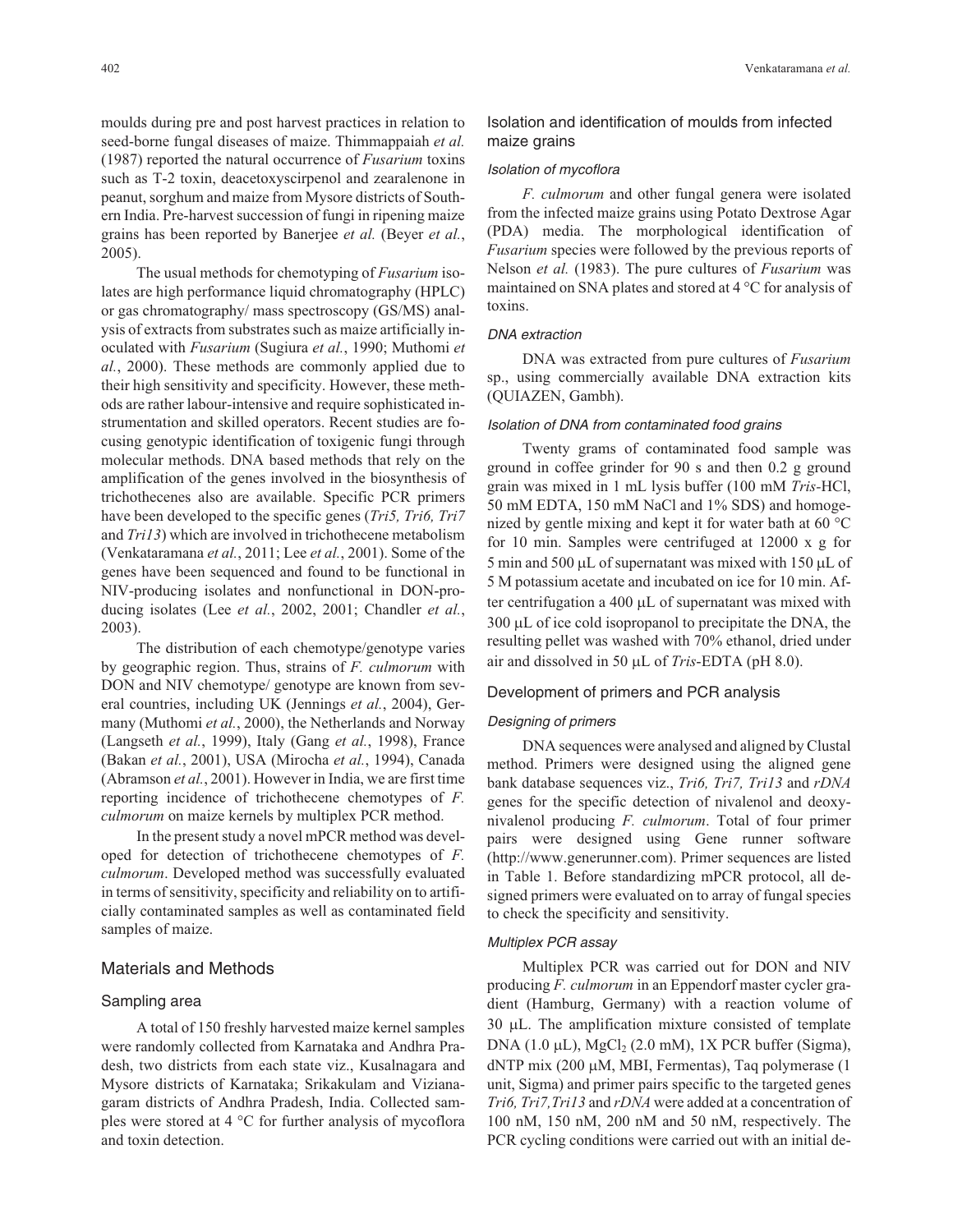| Primer    | Sequence $(5^{\circ} - 3^{\circ})$ | Product size | Targeted gene        | Accession No | Annealing temperature |
|-----------|------------------------------------|--------------|----------------------|--------------|-----------------------|
| Fcu F     | GATGCCAGACCAAGACGAAG               | 302bp        | $rDNA$ 1-302         | AY880844.1   | 58 °C                 |
| Fcu R     | <b>GGTTAGAATCATGCCGACC</b>         |              |                      |              |                       |
| tri6 F    | <b>GATCTAAACGACTATGAATCACC</b>     | 541 bp       | TRI6 99-640          | AY134893.1   | 58 °C                 |
| tri $6R$  | GCCTATAGTGATCTCGCATGT              |              |                      |              |                       |
| tri7F     | ATAGGTACCGGATCGCAGG                | 794 bp       | TR17 1-794           | FJ152469.1   | 58 °C                 |
| tri7R     | <b>CCGAAAGCCTCTAATAGTGT</b>        |              |                      |              |                       |
| tri13 F   | <b>GTTGCAGTTCGCTTGATTTCG</b>       | $1000$ bp    | <i>TRI13</i> 60-1060 | FJ152465.1   | 58 °C                 |
| tri13 $R$ | <b>GTTGCAGTTCGCTTGATTCAG</b>       |              |                      |              |                       |

**Table 1** - Primers used in this study.

naturation at 94 °C for 4 min, followed by 30 cycles of 94 °C for 1 min, 58 °C for 1 min and 72 °C for 1.5 min, with a final extension of 72 °C for 8min.

## Specificity and sensitivity of mPCR on artificially contaminated maize grains

The specificity of the mPCR primers was determined against different organisms shown in (Table 2). Sterile maize grains (5 g) were experimentally spiked with *F. culmorum* spore suspensions at different concentrations  $(1x10<sup>5</sup>, 1x10<sup>4</sup>, 1x10<sup>3</sup>$  and  $1x10<sup>2</sup>$  cfu g<sup>-1</sup>). Negative controls were kept without inoculation of spores. All the samples were enriched for two days, further DNA was isolated and analysed by mPCR assay.

## Application of mPCR on field samples

#### Analysis of field samples

Maize samples were collected from various fields of Andhra Pradesh and Karnataka, India and processed as described earlier and all of these samples were subjected to mPCR assay and toxins are analyzed by HPTLC.

## Chemical analysis of DON and NIV

#### Extraction and cleanup

Briefly, 50 g of the well ground sample was extracted with 250 mL of acetonitrile-water  $(60:40, v/v)$  using high speed blending for 2 min. The extract was filtered through Whatman No. 4 filter paper and an equal volume of ethyl acetate was added to the filtrate and separated the lower chloroform fraction and evaporated to dryness. Dried compound was diluted with PBS and passed through immunoaffinity columns (VICAM, USA) for clean-up. After washing with water, DON /NIV were eluted with methanol. These extracts further used for HPTLC analysis.

#### HPTLC detection

High performance thin layer chromatography (HPTLC) technique was used to detect the specific chemotypes of (DON /NIV) *F. culmorum*. Chromatography was carried out on 10 x 10 cm precoated silica gel HPTLC plates (Merck). Test samples and standards were applied

**Table 2** - Standard cultures used in this study.

| <b>SNO</b> | Name                             | Source        |
|------------|----------------------------------|---------------|
| 1          | <b>Fusarium culmorum ITCC146</b> | <b>IMTECH</b> |
|            | <b>Fusarium culmorum ITCC149</b> | <b>ITCC</b>   |
| κ          | <b>Fusarium culmorum ITCC148</b> | <b>ITCC</b>   |
|            | Fusarium graminearum MTCC 1893   | <b>MTCC</b>   |
| 5          | Fusarium graminearum ITCC 1805   | <b>ITCC</b>   |
| 6          | Fusarium moniliforme ITCC 3362   | <b>ITCC</b>   |
|            | Fusarium moniliforme ATCC 14164  | <b>IMTECH</b> |
| 8          | Fusarium oxysporum NCIM 1072     | <b>NCIM</b>   |
| 9          | Fusarium oxysporum IMTECH 2480   | <b>IMTECH</b> |
| 10         | Fusarium solani ITCC3359         | <b>IMTECH</b> |

\*IMTECH- Institute of Microbial Technology; ITCC- Indian Type Culture Collection; ATCC-American Type Culture Collection; NCIM - National Centre for Industrially important Microorganisms.

with automatic TLC sampler (ATS III) from CAMAG (Muttenz, Switzerland), with a 50 mm run length using: chloroform + methanol + water  $(9+1+0.2, v/v/v.)$  as mobile phase. Fluorescence detection was carried out by postchromatographic derivatization with 10% aluminium chloride (Sigma) in methanol-water mixture. The plate was immersed in the derivatization solution using a dipping device III (CAMAG) and heated for 20 min at 110 °C. The plate was then scanned at  $366/ > 400$  nm with a densitometer TLC Scanner 3 (CAMAG) using a slit dimension of 5.0 x 0.5 mm and scanning speed of 40 mm  $s^{-1}$  (18). DON and NIV standards (Sigma) at a concentration of 0.1 mg/mL in methanol: water (1:1) was used as positive controls for HPTLC detection.

## **Results**

## Incidence of mycotoxigenic Fusarium culmorum and other fungi

A total of 150 *Fusarium* isolates were identified from the maize samples of the present study. Out of 150 fungal isolates, 100 isolates were identified with *F. culmorum* morphologically (45 isolates from Karnataka and 55 iso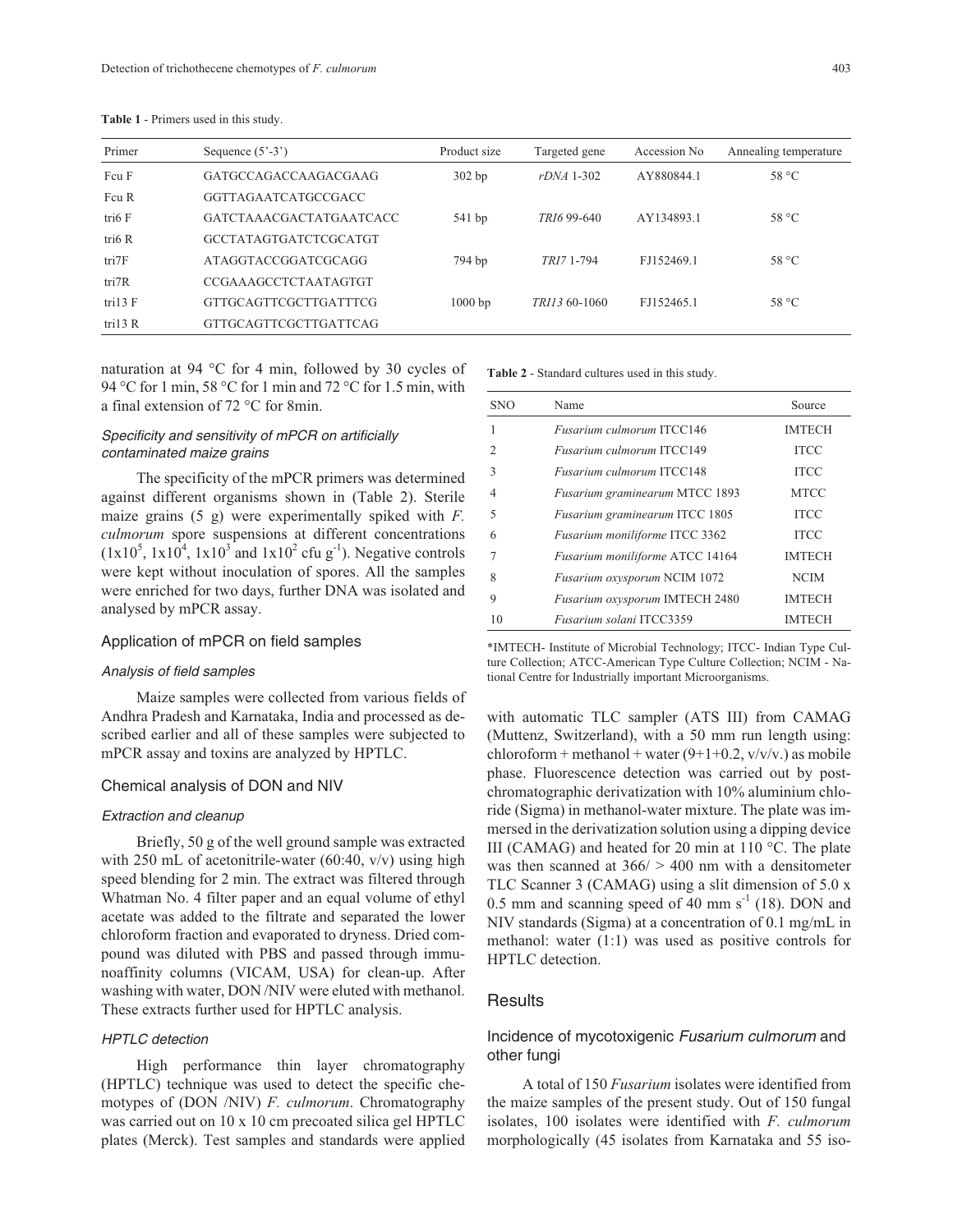lates from Andhra Pradesh) and remaining 50 isolates from other species including *F. sporotrichioides, F. verticillioides* and *F. proliferatum* (Table 3).

## Multiplex PCR assay application and chemical analysis of pure cultures of fungi

Primer concentrations (100 nM of Tri6, 150 nM of Tri7, 200 nM of Tri13 and 50 nM of rDNA) and annealing temperature (58 $^{\circ}$ C) were standardized to get a uniform amplification of all the genes targeted for mPCR assay (Figure 1). Out of 150 *Fusarium* isolates, 100 were showed positive signal for *rDNA* gene specific to *F. culmorum* (94 toxigenic to DON/NIV and remaining were non toxigenic by mPCR). However, 54 and 34 strains of them were positive for DON and NIV respectively, and rest of the 7 strains were stayed as negative for the chemical analysis by HPTLC.

## Contamination studies

The detection limit for deoxynivalinol and nivalenol producing *F. culmorum* strains from spiked samples by mPCR was  $1x10^3$  cfu g<sup>-1</sup> maize grains. Samples tested with initial fungal load of  $1x10^3$  cfu g<sup>-1</sup> and above concentrations following 48 h enrichment at 30 °C were positive for both toxins.

#### mPCR and chemical analysis of field samples

Out of 150 maize samples collected for mPCR studies, 78% samples were showed positive for toxigenic *Fusarium* species. However, only 34% of the total analysed samples were positive for NIV and 44% positive for DON chemotypes. Toxin analysis by HPTLC providing equivocal results with mPCR for both the groups of toxins.

#### Discussion

It would be more meaningful if analytical systems are made available for low cost, simple to use qualitative and



**Figure 1** - Multiplex PCR photograph for DON and NIV producing *F.culmorum* Lane M: 1 kb DNA Ladder (MBI Fermentas, Mumbai, India); lanes 1 and 2: *F. culmorum* standard cultures; lanes 3, 4 and 5: *F. culmorum* isolates; lane 6 non toxigenic *F. culmorum* isolate; lane7: negative control.

for quantitative assessments of the mycotoxigenic fungi and mycotoxins present in the different food matrices. Conventional methods for the detection of *Fusarium* based on sporodochia with abundant macroconidia on the chaff surface is time consuming and laborious, however, PCR assays have proven to be very useful and sensitive where sporodochia are absent or in poorly developed state (Nicholson *et al.*, 1998). Multiplex PCR assays have been applied for the detection of air samples and for diseased plant, animal and human tissues for the presence of bacteria, parasites, viruses and fungi (Yenny *et al.*, 2009; Mohd *et al.*, 2010). In this study, we attempted a mPCR assay with an objective to obtain simultaneous detection of trichothecene chemotypes of *F. culmorum* spp. that are commonly associated with *Fusarium* disease.

A total of 150 *Fusarium* isolates originated from Andhra Pradesh and Karnataka, India were assayed by mPCR/HPTLC for their mycotoxin chemotypes. Results were showed that 100 strains have the *rDNA* gene specific to *F. culmorum*. Additionally mPCR amplification of *Tri6, Tri7* and *Tri13* alleles suggests that 94% of the *F. culmorum* isolates are able to produce DON/NIV. Some other researchers observed that, the same NIV and DON accumulation by *F. culmorum* in wheat grains (Kammoun *et al.*, 2009; Lobna *et al.*, 2010). However, to our knowledge in India, we are reporting first time DON/NIV chemotypes in maize kernels. In the present study, DON chemotypes were more aggressive when compared to NIV chemotypes of *F. culmorum*. The higher incidence of DON chemotypes may be due to intra specific variation of gene clusters of *F. culmorum* strains (Bakan *et al.*, 2001). The findings of Jennings *et al.* (2004) were confirmed our results, that DON chemotypes dominance in *F. culmorum* strains. Whereas, Lauren *et al.* (1992) and Lee *et al.* (2002) reported contradictory results that NIV dominants in *F. culmorum*.

The four DNA amplicons scored (Figure 1) were serve as a diagnostic tool for the early detection of trichothecene chemotypes of *F. culmorum*. The 300 bp amplicon is signifies the *rDNA* gene specific to *F. culmorum*, 546 bp region of *Tri6* gene is specific to all trichothecene producing *Fusarium* species (both type A and type B) whereas, 900 bp *Tri7* gene region specific to NIV chemotype and 1000 Bp region of *Tri13* gene is specific to DON chemotypes of *F. culmorum* was used in this study.

Results of the molecular assays (mPCR) were confirmed by chemical analysis by HPTLC. Thus HPTLC conducted on 94 mPCR positive *F. culmorum* isolates revealed that 54 isolates were positive for DON and 33 were positive for NIV toxin, whereas, 7 strains were negative for chemical analysis. The variation in mPCR and HPTLC analysis is not unexpected since Quarta *et al.* (2005) and Ramana et al*.,* (2011) compared the molecular analysis with chemical analysis for toxigenic *Fusarium* species and made the similar kind of findings. Thus while a positive trichothecene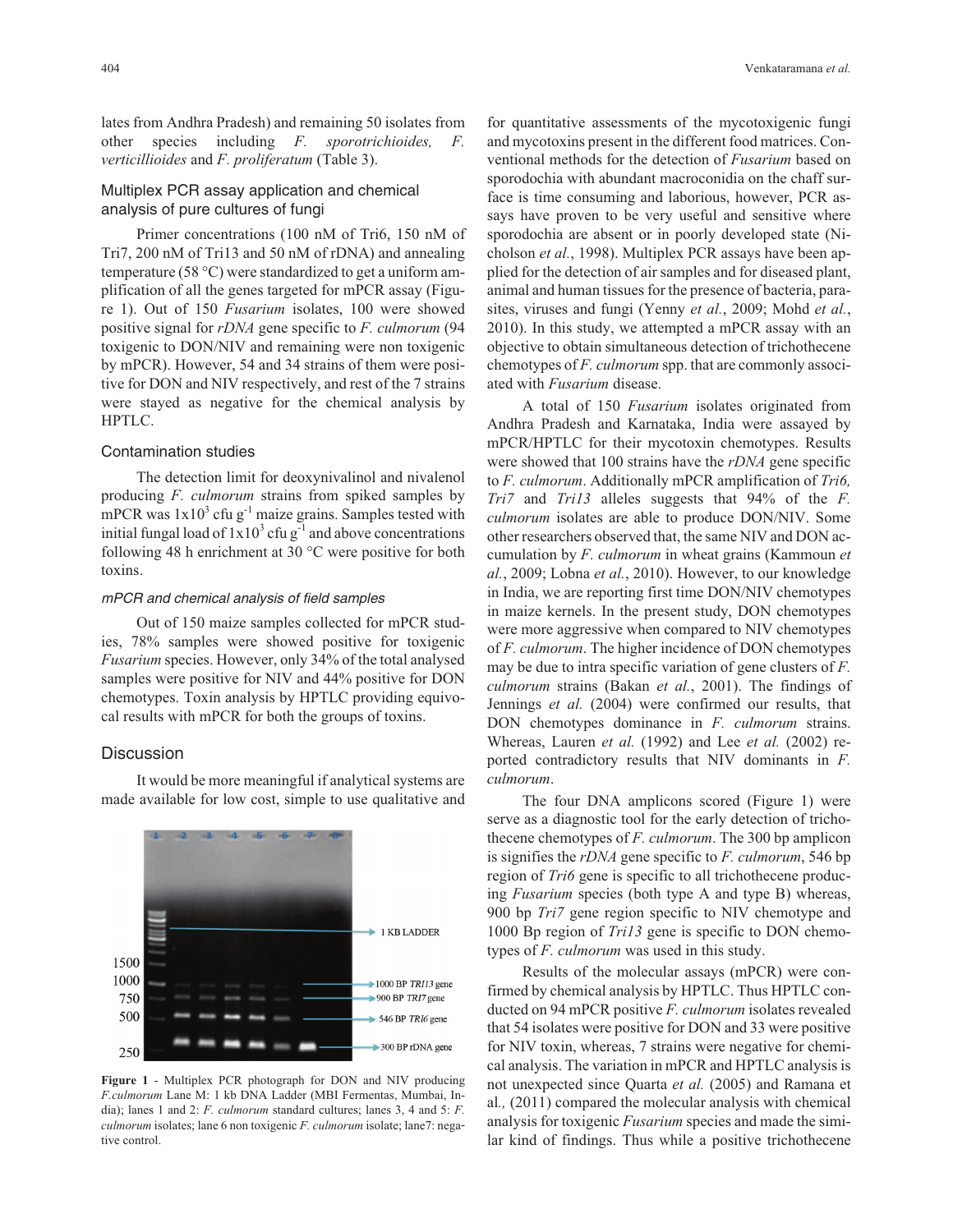genotype indicates the potential for trichothecene biosynthesis, only a test for the toxin itself can be used to determine if and how much toxin a strain has produced. In vitro, DON/NIV may be produced by utilizing very different culture conditions such as whole grain, solid substrate fermentation, or liquid cultures using a defined minimal medium. Our results corroborate that growth conditions greatly influence the amount of mycotoxin produced. trichothecene biosynthesis may be regulated by temperature (Ramirez *et al.*, 2006), relative humidity (Beyer *et al.*, 2005), and substrate composition (ONeill *et al.*, 1993). Results lead to the conclusion that in vitro assays could not appropriate to predict production of DON in the field as suggested by Gang *et al.* (1998). The physiology of plant-hosts and pathogenesis of the strain itself may further influence mycotoxin accumulation under field conditions. However, in the case of field samples mPCR results are equivocally matched with the chemical analysis. So, the newly developed mPCR assay is an alternative for the time consuming and laborious conventional culture methods for early assessment of trichothecene chemotypes of *F. culmorum* from field samples. The present research has demonstrated that, the occurrence of *F. culmorum* in Southern India (Andhra Pradesh and Karnataka) is dominant; it may due to cool climatic conditions and high moisture and rainfalls. Global variation in DON/NIV production by isolates of *F. culmorum* and distribution of these isolates geographically and by host are important in Plant pathology and food safety and security.

## **Conclusion**

High levels of toxigenic *F. culmorum* incidence in maize samples demonstrates the need for better surveillance and monitoring by policy makers or food toxicologists to reduce the exposure of human and animal life to toxic compounds produced by fungi.

## Acknowledgments

Authors are thankful to the director DFRL, Mysore, for his providing necessary facilities to carry out the work.

## **References**

- Abramson D, Clear RM, Gaba D, Smith D, Patrick SK, Saydak D (2001) Trichothecene and moniliformin production by *Fusarium* isolates from western Canadian wheat. J Food Prote 64:1220-1225.
- Bakan B, Pinson L, Cahagnier B, Melcion D, Sémon E, Richard-Molard D (2001) Toxigenic potential of *Fusarium culmorum* strains isolated from French wheat. Food Addi Contami 18:998-1003.
- Banerjee A, Shetty HS, Majumdar SK (1988) Succession of mycoflora in ripening maize grain. Indian Phytopathology 41:562-566.
- Beyer M, Verreet JA, Ragab WSM (2005) Effect of relative humidity on germination of ascospores and macro conidia of

*Gibberella zeae* and deoxynivalenol production. Int J Food Microbiol 98:233-240.

- Bilgrami KS, Prasad T, Misra RS, Sinha KK (1980) Survey and study of mycotoxin producing fungi associated with the grains in standing maize crops. Final Technical Report. ICAR project, Bhagalpur University, India.
- Chandler EA, Simpson DR, Thomsett MA, Nicholson P (2003) Development of PCR assays to *Tri7* and *Tri13* trichothecene biosynthetic genes, and characterisation of chemotypes of *Fusarium graminearum, Fusarium culmorum* and *Fusarium cerealis*. Phys Mol Plant Pathol 62:355-367.
- Chu FS (1996) Recent studies on immunoassays for mycotoxins. In: Beier RC, Stanker LH (eds) Immunoassays for Residue Analysis: Food Safety. ACS Symposium Series 621. American Chemical Society, Washington DC, pp 294-313.
- Gang G, Miedaner T, Schuhmacher U, Schollenberger M, Geiger HH (1998) Deoxynivalenol and nivalenol production by *Fusarium culmorum* isolates differing in aggressiveness toward winter rye. Phytopathology 88:879-884.
- IARC (1993) Some Naturally Occurring Substances: Food Items and Constituents, Heterocyclic Aromatic Amines and Mycotoxins, Volume 56. WHO, Lyon, 599 pp.
- Janardhana GR, Raveesha KA, ShekarShetty H (1999) Mycotoxin contamination of maize grains grown in Karnataka (India). Food Chem Toxicol 37:863-868.
- Jennings P, Coates ME, Turner JA, Chandler EA, Nicholson P (2004) Determination of deoxynivalenol and nivalenol chemotypes of *Fusarium culmorum* isolates from England and Wales by PCR assay. Plant Pathol 53:182-190.
- Kammoun GL, Gargouri S, Hajlaoui MR, Marrakchi M (2009) Occurrence and disTribution of Microdochium and *Fusarium* species isolated from durum wheat in northern Tunisia and detection of mycotoxins in naturally infested grain. J Phytopathol 157:546-551.
- Langseth W, Bernhoft A, Rundberget T, Kosiak B, Gareis M (1999) Mycotoxin production and cytotoxicity of *Fusarium* strains isolated from Norwegian cereals. Mycopathologia 144:103-113.
- Lauren DR, Sayer ST, Dimenna ME (1992) Trichothecene production by *Fusarium* species isolated from grain and pasture throughout New Zealand. Mycopathologica 120:167-176.
- Lee T, Han YK, Kim KH, Yun SH, Lee YW (2002) *Tri13* and *Tri7* determine deoxynivalenol and nivalenol producing chemotypes of *Gibberella zeae*. App Environ Microbiol 68:2148- 2154.
- Lee T, Oh DW, Kim HS, Lee J, Kim YH, Yun SH, Lee YW (2001) Identification of deoxynivalenol and nivalenol producing chemotypes of *Gibberella zeae* by using PCR. App Environ Microbiol 67:2966-2972.
- Lobna GK, Samia G, Christian B, Florence R, Mohamed RH (2010) Trichothecene chemotypes of *Fusarium culmorum* infecting wheat in Tunisia. Int J Food Microbiol 140:84-89.
- MarioV, Daniela C. (2006) Determination of Deoxynivalenol in wheat by validated GC/ECD method: Comparison with HPTLC/FLD. Electronic. J Food Plant Chem 1:16-20.
- Mello JPFD, Placinta CM, MacDonald AMC (1999) *Fusarium* mycotoxins: A review of global implications for animal health, welfare and productivity. Anim Feed Sci Technol 80:183-205.
- Mirocha CJ, Xie W, Xu Y, Wilcoxson RD, Woodward RP, Etebarian RH, Behele G (1994) Production of trichothecene my-